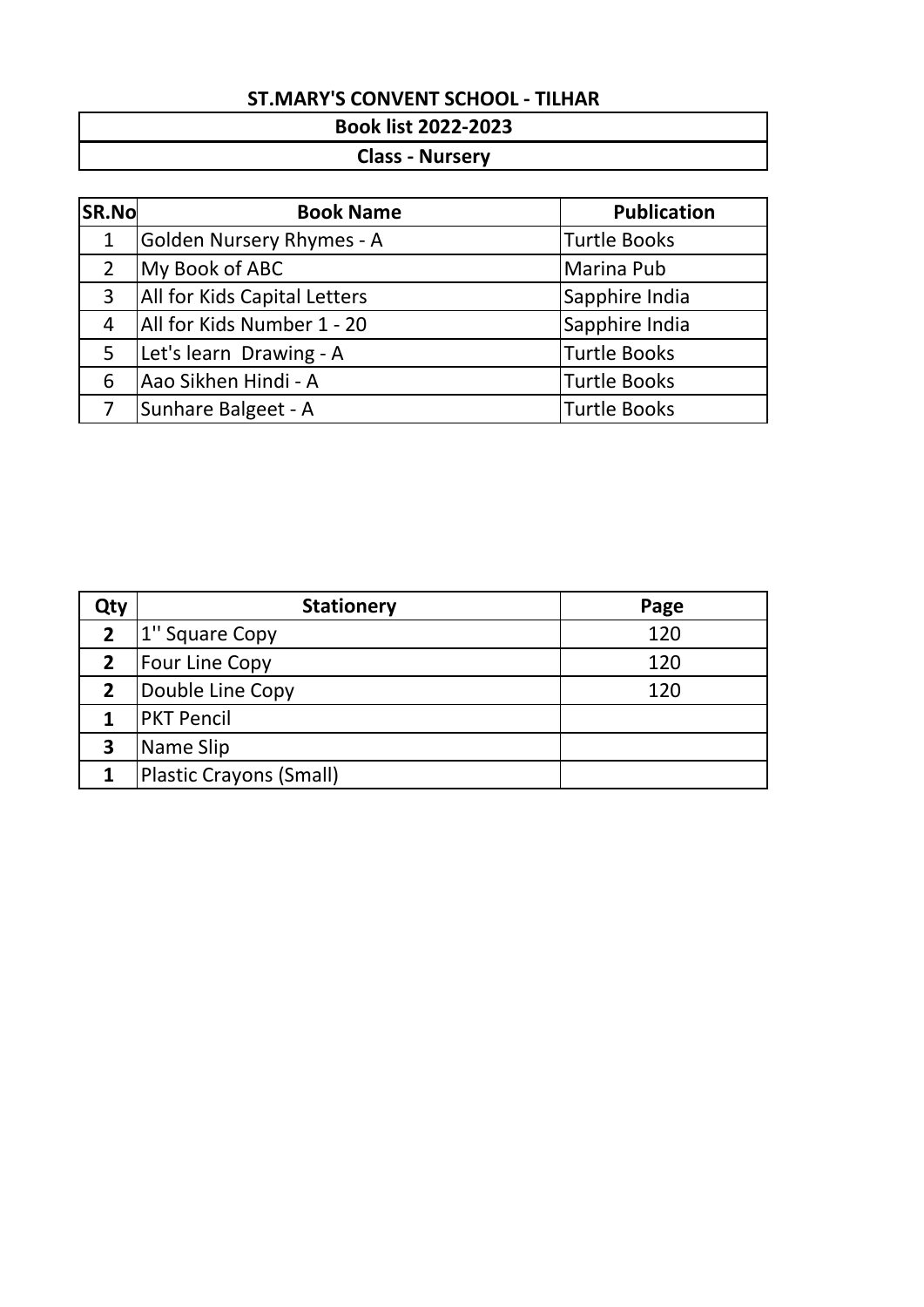### **Book list 2022-2023**

### **Class - L.KG**

| SR.No          | <b>Book Name</b>                     | <b>Publication</b>  |
|----------------|--------------------------------------|---------------------|
| $\mathbf 1$    | Daisy English Reader Pre Primer      | Marina Pub          |
| $\overline{2}$ | Let's Learn Maths - B                | <b>Turtle Books</b> |
| 3              | Amrita Shabd Gyan                    | Amrita Prakashan    |
| 4              | <b>Golden Nursery Rhymes - B</b>     | <b>Turtle Books</b> |
| 5              | Sunhare Balgeet - B                  | <b>Turtle Books</b> |
| 6              | Let's Learn Drawing - B              | <b>Turtle Books</b> |
| 7              | My Picture Book - B                  | <b>Turtle Books</b> |
| 8              | Revised Speak well Conversation - B  | <b>Turtle Books</b> |
| 9              | Amrita Shabd Sulekh                  | Amrita Prakashan    |
| 10             | All for Kids Capital & Small Letters | Sapphire India      |

| Qty            | <b>Stationery</b>              | Page |
|----------------|--------------------------------|------|
| $\overline{2}$ | Four Line Copy                 | 120  |
| $\overline{2}$ | Double Line Copy               | 120  |
| $\overline{2}$ | <b>Medium Square Copy</b>      | 120  |
|                | <b>PKT Pencil</b>              |      |
| 3              | Name Slip                      |      |
| 1              | <b>Plastic Crayons (Small)</b> |      |
|                | <b>Cover Roll</b>              |      |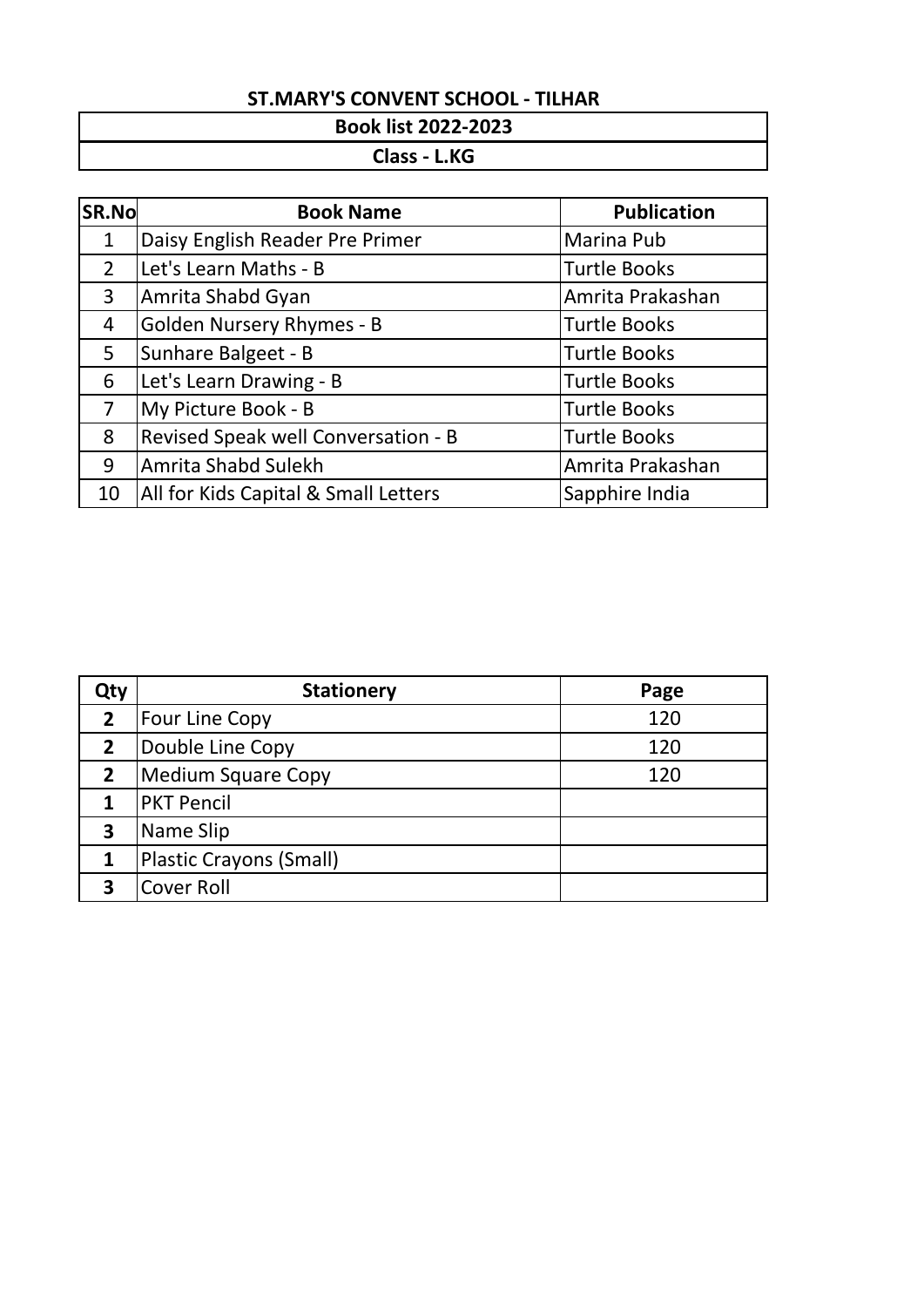# **Book list 2022-2023**

### **Class - U.KG**

| SR.No          | <b>Book Name</b>                           | <b>Publication</b>  |
|----------------|--------------------------------------------|---------------------|
| $\mathbf{1}$   | Amrita Swar Gyan                           | Amrita Prakashan    |
| $\overline{2}$ | Sunhare Balgeet - C                        | <b>Turtle Books</b> |
| 3              | Amrita Swar Sulekh                         | Amrita Prakashan    |
| 4              | Let's Learn Phonics - B                    | <b>Turtle Books</b> |
| 5              | <b>Golden Nursery Rhymes - C</b>           | <b>Turtle Books</b> |
| 6              | <b>Cursive Writing Capital &amp; Small</b> | <b>Turtle Books</b> |
| $\overline{7}$ | Let's Learn Maths - C                      | <b>Turtle Books</b> |
| 8              | Green World - 0                            | Marina Pub          |
| 9              | Learn with my Word Book                    | Marina Pub          |
| 10             | Let's Learn Drawing - C                    | <b>Turtle Books</b> |
| 11             | My Third Activity Book                     | Marina Pub          |
| 12             | Number Book 0 - 100                        | <b>Marina Pub</b>   |

| Qty | <b>Stationery</b>              | Page |
|-----|--------------------------------|------|
| 9   | Four Line Copy                 | 120  |
| 3   | Double Line Copy               | 120  |
| 3   | <b>Medium Square Copy</b>      | 120  |
|     | <b>PKT Pencil</b>              |      |
| 3   | Name Slip                      |      |
| 1   | <b>Plastic Crayons (Small)</b> |      |
|     | <b>Cover Roll</b>              |      |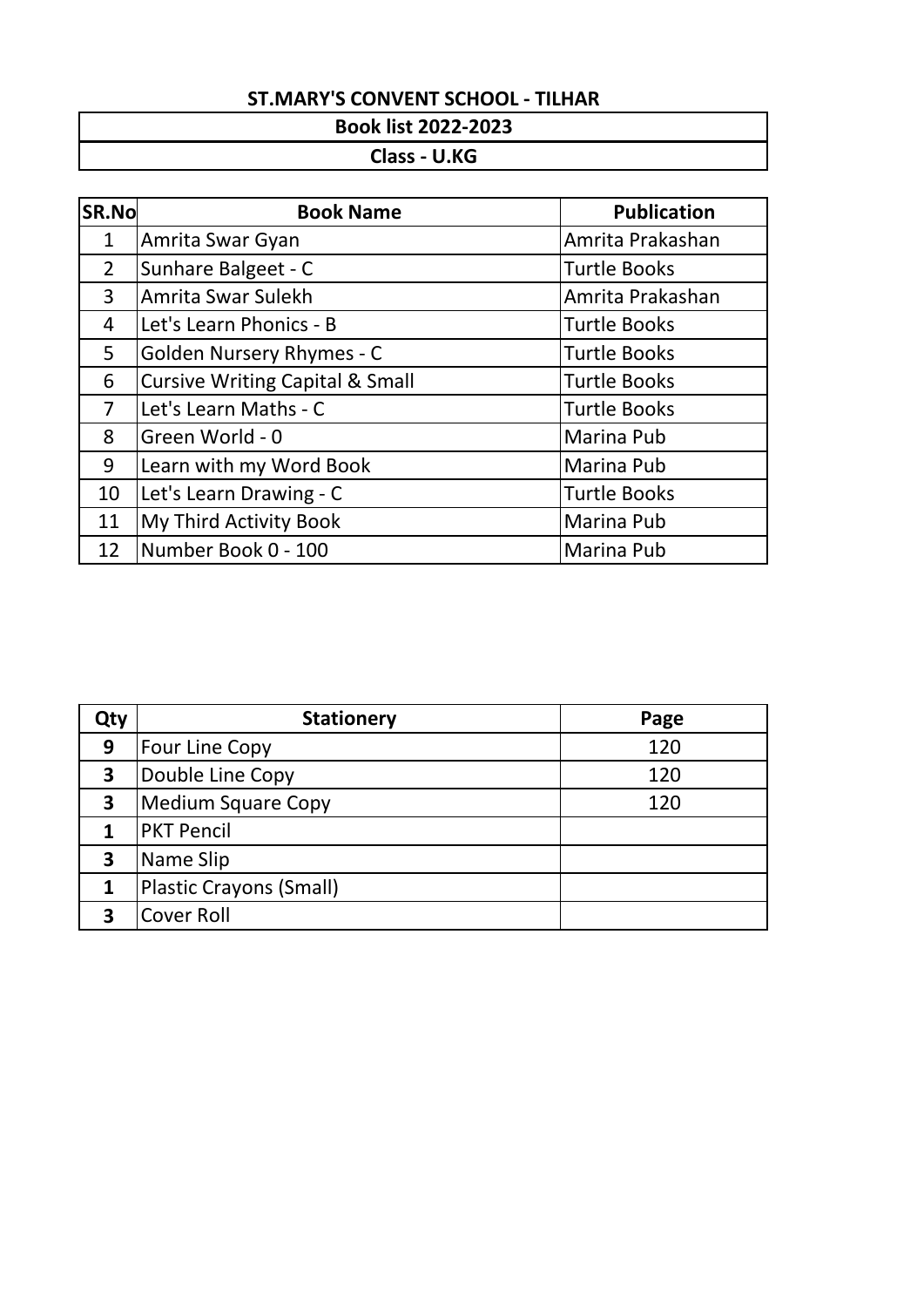#### **Book list 2022-2023**

#### **Class - I**

| SR.No          | <b>Book Name</b>                         | <b>Publication</b>      |
|----------------|------------------------------------------|-------------------------|
| 1              | Start up Maths - I                       | <b>Viva Publication</b> |
| $\overline{2}$ | Rangoli - I                              | Saraswati               |
| 3              | Hindi Vyakaran evm Rachna - I            | Amrita Prakashan        |
| 4              | Communications in English - I            | Ratna Sagar             |
| 5              | Applied English Grammar & Comp - I       | V.Connect               |
| 6              | Cyber Beans - I                          | <b>Kips Pub</b>         |
| $\overline{7}$ | Connections - I                          | V.Connect               |
| 8              | New Trends in Science - I                | Evergreen               |
| 9              | Knowledge World - I                      | Marina Pub              |
| 10             | Inspiration for life value Education - I | Marina Pub              |
| 11             | Start with Art - I                       | Sapphire India          |
| 12             | Cursive Writing step by step - I         | Marina Pub              |
| 13             | Amrita Hindi Sulekh - I                  | Amrita Prakashan        |

| Qty | <b>Stationery</b>              | Page |
|-----|--------------------------------|------|
| 12  | Four Line Copy                 | 120  |
| 3   | Single Line Copy               | 120  |
| 3   | <b>Medium Square Copy</b>      | 120  |
| 1   | Single Line Interleafe Copy    | 120  |
| 1   | <b>Drawing Copy</b>            | 60   |
| 1   | <b>PKT Pencil</b>              |      |
| 3   | Name Slip                      |      |
| 1   | <b>Plastic Crayons (Small)</b> |      |
| 3   | <b>Cover Roll</b>              |      |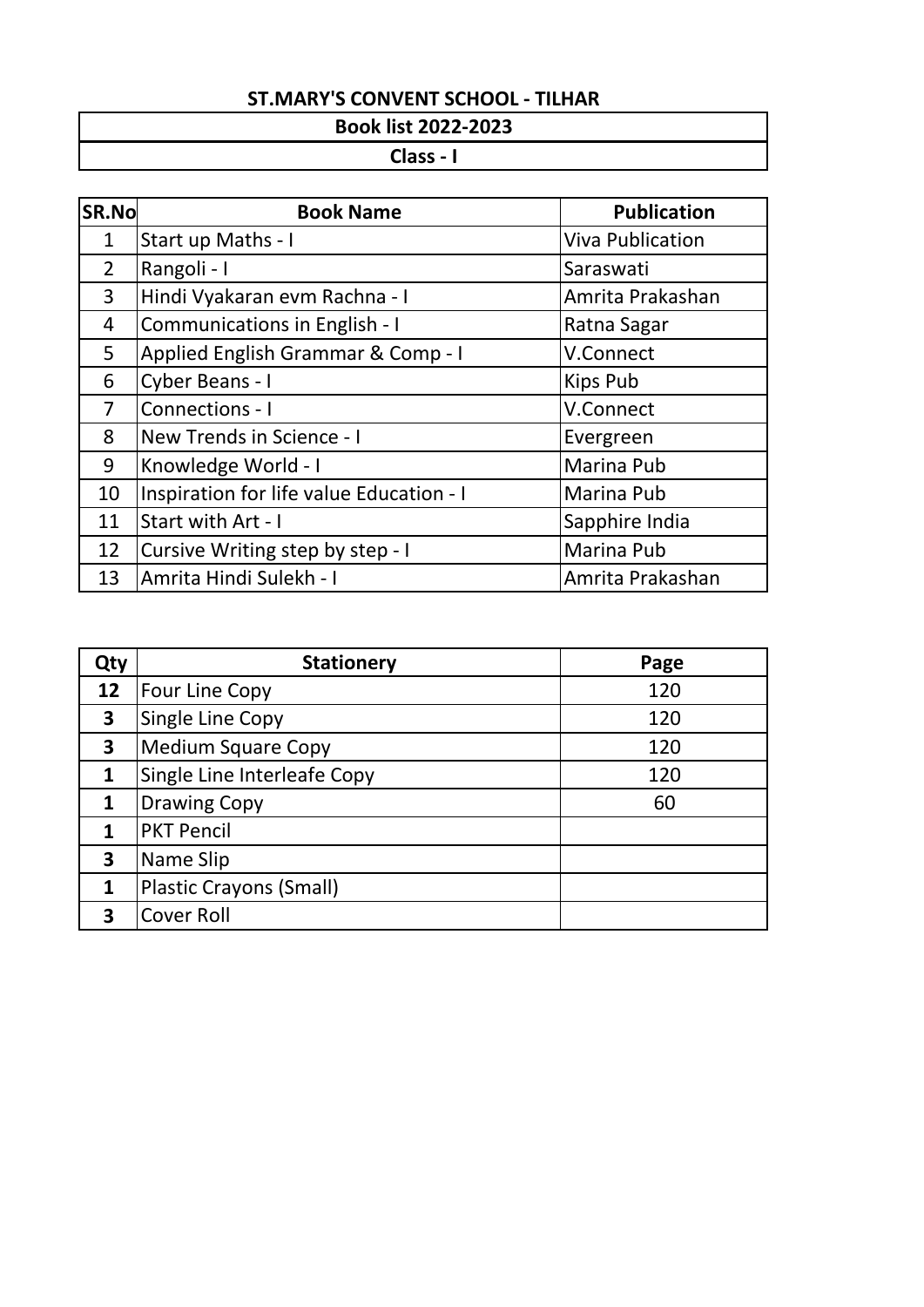**Class - II**

| SR.No          | <b>Book Name</b>                          | <b>Publication</b>      |
|----------------|-------------------------------------------|-------------------------|
| 1              | Communicate in English - II               | Ratna Sagar             |
| $\overline{2}$ | Applied English Grammar & Comp - II       | V.Connect               |
| $\overline{3}$ | Nai Rangoli - II                          | Saraswati               |
| $\overline{4}$ | Hindi Vyakaran evm Rachna - II            | Amrita Prakashan        |
| 5              | <b>Start up Mathematics - II</b>          | <b>Viva Publication</b> |
| 6              | Knowledge World - II                      | Marina Pub              |
| $\overline{7}$ | Connections II                            | V.Connect               |
| 8              | Start with Art - II                       | Sapphire                |
| 9              | Cyber Beans - II                          | Kips Pub                |
| 10             | New Trends in Science - II                | Evergreen               |
| 11             | Inspiration for Life value Education - II | Marina Pub              |
| 12             | Cursive Writing step by step - II         | Marina Pub              |
| 13             | Sulekhan - II                             | Sapphire                |

| Qty          | <b>Stationery</b>              | Page |
|--------------|--------------------------------|------|
| 12           | Four Line Copy                 | 120  |
| 3            | <b>Medium Square Copy</b>      | 120  |
| 1            | Single Line Interleafe Copy    | 120  |
| 3            | Single Line Copy               | 120  |
| $\mathbf{1}$ | Single Line Copy               | 120  |
| 1            | <b>Drawing Copy</b>            | 36   |
|              | <b>PKT Pencil</b>              |      |
| 3            | Name Slip                      |      |
| 1            | <b>Plastic Crayons (Small)</b> |      |
|              | <b>Cover Roll</b>              |      |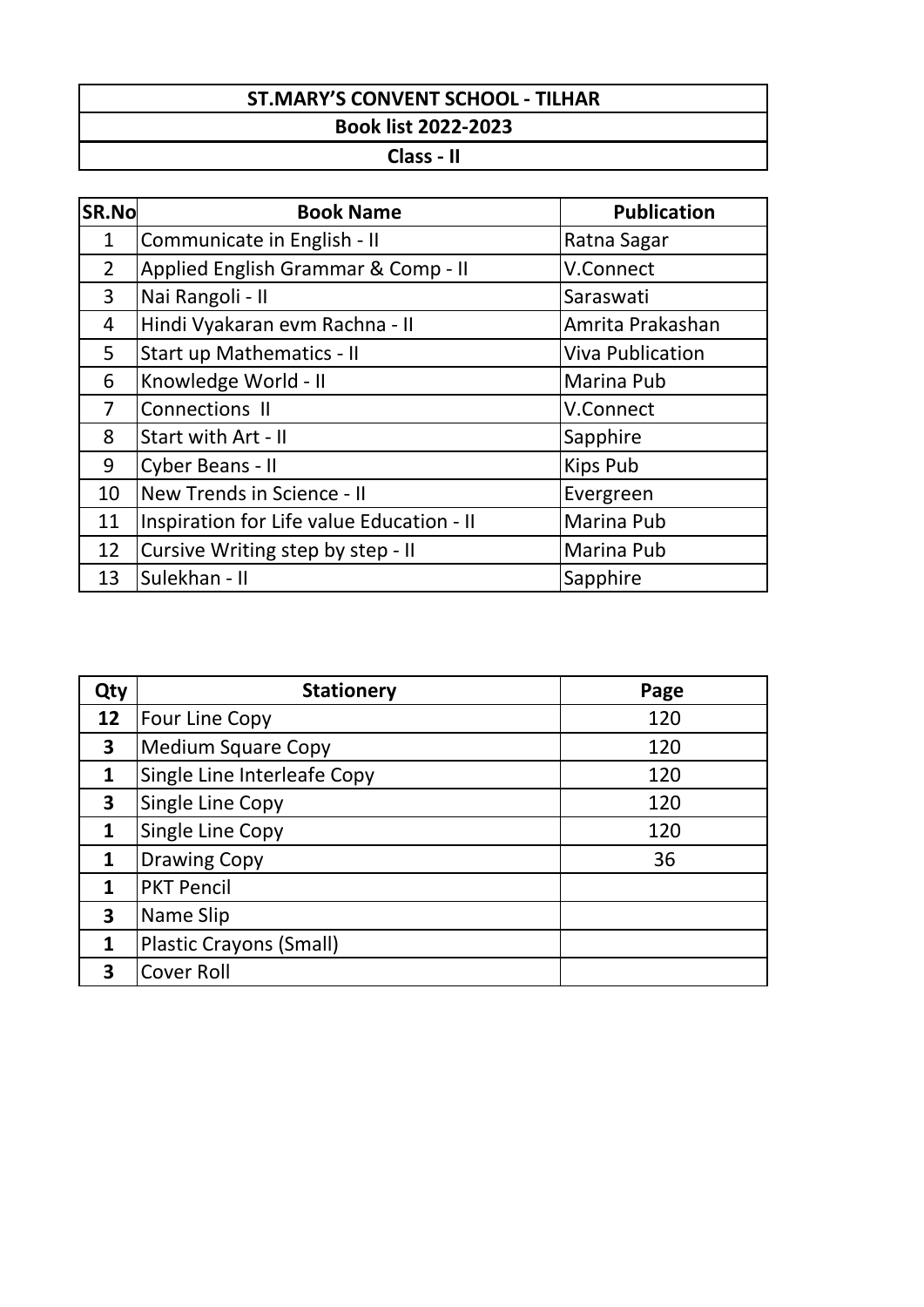# **Class - III**

| <b>SR.No</b>   | <b>Book Name</b>                           | <b>Publication</b>      |
|----------------|--------------------------------------------|-------------------------|
| $\mathbf{1}$   | Rangoli - III                              | New Saraswati House     |
| $\overline{2}$ | Hindi Vyakaran evm Rachna - III            | Amrita Prakashan        |
| 3              | Communicate in English - III               | Ratna Sagar             |
| 4              | Applied English Grammar & Comp - III       | V.Connect               |
| 5              | <b>Start up Mathematics - III</b>          | <b>Viva Publication</b> |
| 6              | New Trends in Science - III                | Evergreen               |
| $\overline{7}$ | Connections - III                          | V.Connect               |
| 8              | Cyber Beans - III                          | Kips Pub                |
| 9              | Inspiration for Life value Education - III | Marina Pub              |
| 10             | Knowledge World - III                      | <b>Marina Pub</b>       |
| 11             | Start with Art - III                       | Sapphire India          |
| 12             | Sulekhan - III                             | Sapphire                |
| 13             | Cursive Writing step by step - III         | <b>Turtle Books</b>     |

| Qty | <b>Stationery</b>           | Page |
|-----|-----------------------------|------|
| 11  | <b>Four Line Copy</b>       | 120  |
| 3   | <b>Medium Square Copy</b>   | 120  |
| 1   | Single Line Interleafe Copy | 120  |
| 3   | <b>Single Line Copy</b>     | 120  |
|     | <b>Drawing Copy</b>         | 36   |
| 3   | Name Slip                   |      |
|     | <b>Cover Roll</b>           |      |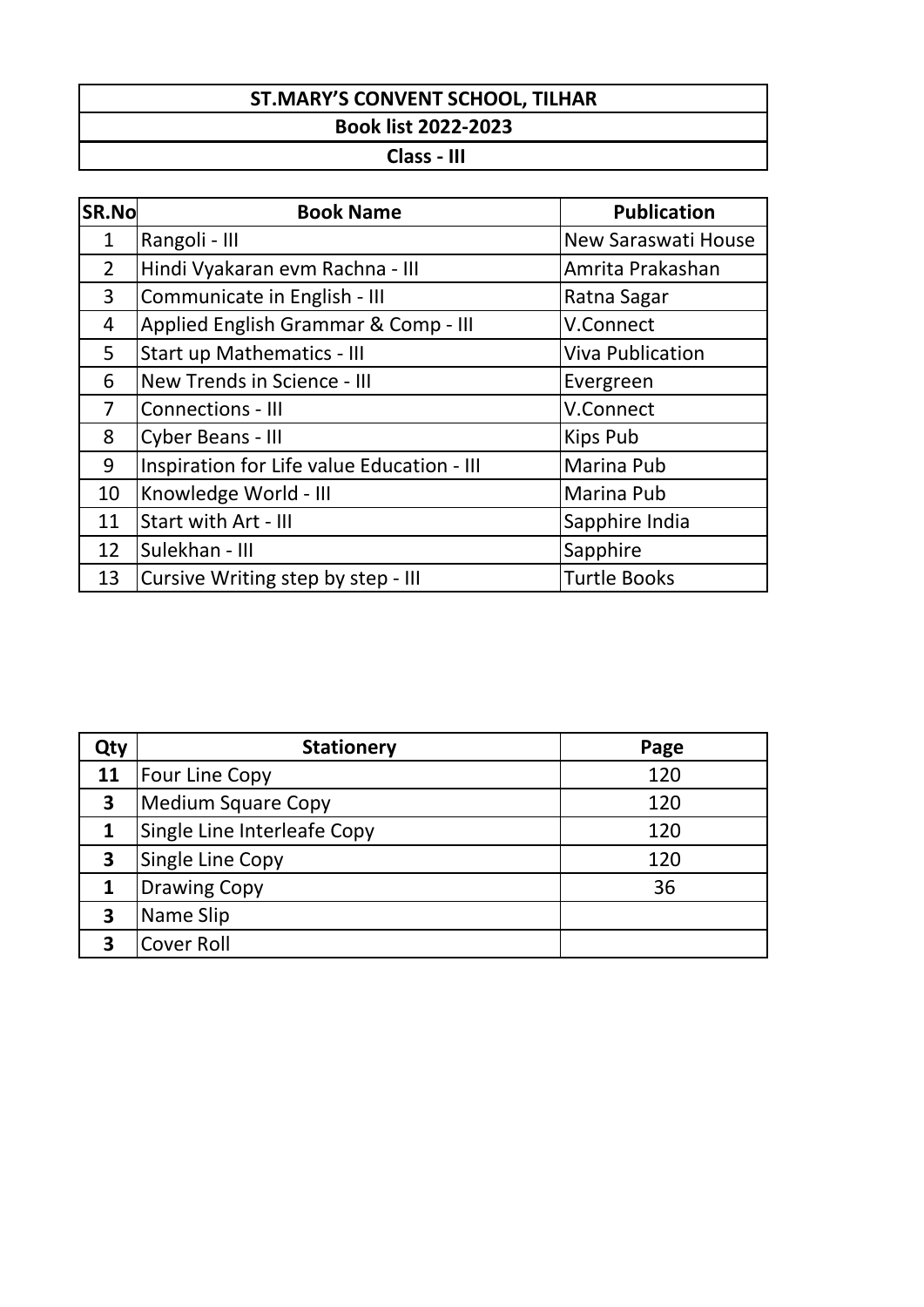# **Class - IV**

| SR.No          | <b>Book Name</b>                          | <b>Publication</b>         |
|----------------|-------------------------------------------|----------------------------|
| $\mathbf{1}$   | Rangoli - IV                              | <b>New Saraswati House</b> |
| $\overline{2}$ | Hindi Vyakaran evm Rachna - IV            | Amrita Prakashan           |
| $\mathbf{3}$   | Communicate in English - IV               | Ratna Sagar                |
| 4              | Applied English Grammar & Comp - IV       | V.connect                  |
| 5              | Start up Mathematics - IV                 | <b>Viva Publication</b>    |
| 6              | Connections - IV                          | V.Connect                  |
| $\overline{7}$ | New Trends in Science - IV                | Evergreen                  |
| 8              | Cyber Beans - IV                          | Kips Pub                   |
| 9              | Inspiration for Life value Education - IV | Marina Pub                 |
| 10             | Knowledge World - IV                      | Marina Pub                 |
| 11             | Start with Art - IV                       | Sapphire India             |
| 12             | Sulekhan - IV                             | Sapphire                   |
| 13             | Cursive Writing step by step - IV         | <b>Turtle Books</b>        |

| Qty                     | <b>Stationery</b>          | Page |
|-------------------------|----------------------------|------|
| 11                      | Single Line Copy           | 120  |
| $\overline{\mathbf{r}}$ | Single Line Interleaf Copy | 120  |
| $\mathbf{2}$            | Unruled (Both side)        | 120  |
|                         | Drawing copy               | 60   |
| 3                       | Name Slip                  |      |
| 3                       | <b>Cover Roll</b>          |      |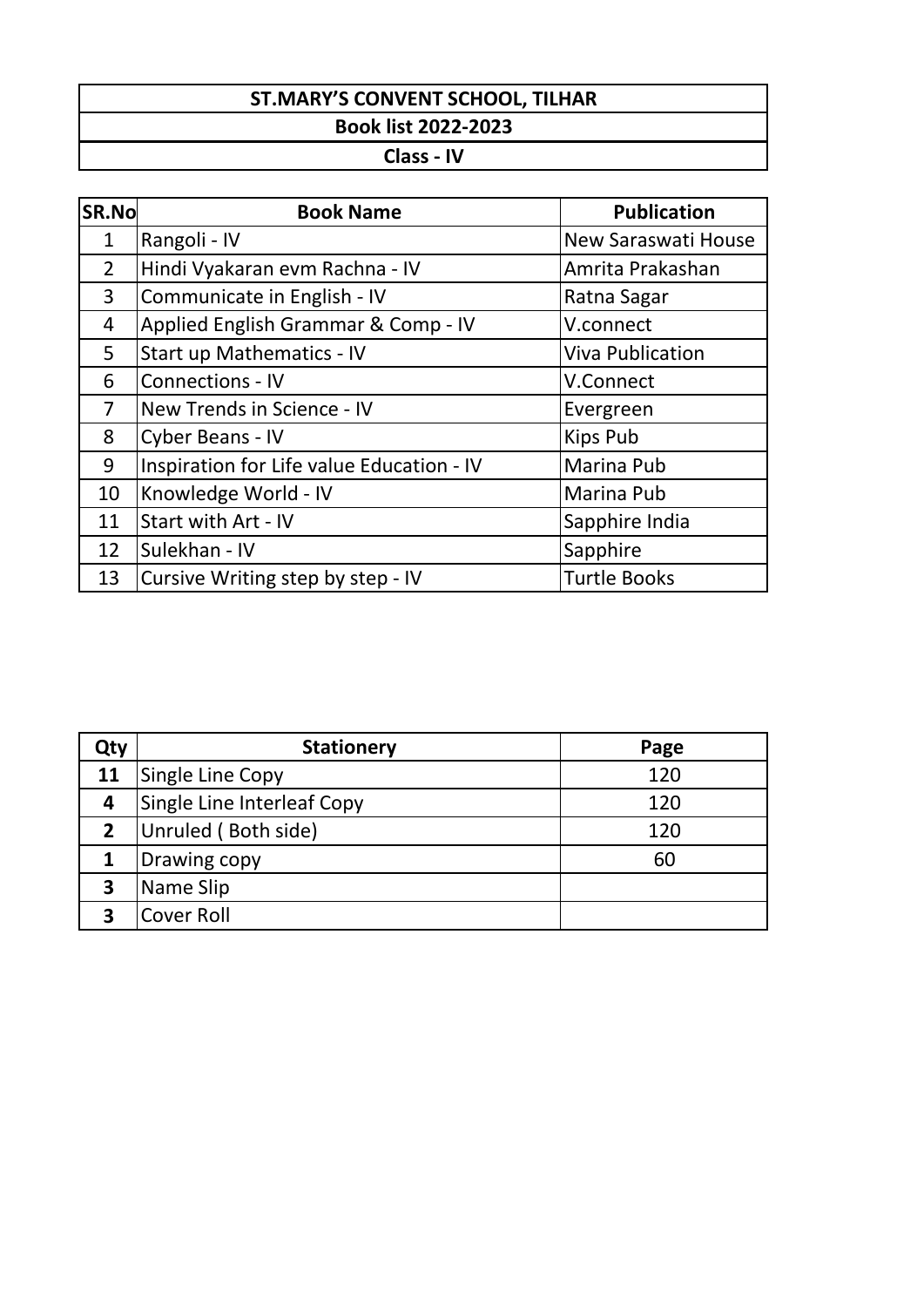**Class - V**

| <b>SR.No</b>   | <b>Book Name</b>                         | <b>Publication</b>         |
|----------------|------------------------------------------|----------------------------|
| 1              | Communicate in English - V               | Ratna Sagar                |
| $\overline{2}$ | Applied English Grammar & Comp - V       | V.connect                  |
| 3              | Rangoli - V                              | <b>New Saraswati House</b> |
| $\overline{4}$ | Hindi Vyakaran evm Rachna - V            | Amrita Prakashan           |
| 5              | Connections - V                          | V. Connect                 |
| 6              | Knowledge World - V                      | Marina Pub                 |
| $\overline{7}$ | Cyber Beans - V                          | Kips Pub                   |
| 8              | Start up Mathematics - V                 | <b>Viva Publication</b>    |
| 9              | New Trends in Science - V                | Evergreen                  |
| 10             | Inspiration for Life value Education - V | Marina Pub                 |
| 11             | LB Creative Art & Craft - V              | <b>Turtle Books</b>        |
| 12             | Sulekhan - V                             | Sapphire                   |
| 13             | Cursive Writing step by step - V         | <b>Turtle Books</b>        |

| Qty            | <b>Stationery</b>          | Page |
|----------------|----------------------------|------|
| 17             | Single Line Copy           | 120  |
| 3              | Single Line Interleaf Copy | 120  |
| $\overline{2}$ | 2 sided unruled (Plain)    | 120  |
| 3              | <b>Four Line Copy</b>      | 120  |
| 1              | <b>Drawing Copy</b>        | 60   |
| 3              | Name Slip                  |      |
| ર              | <b>Cover Roll</b>          |      |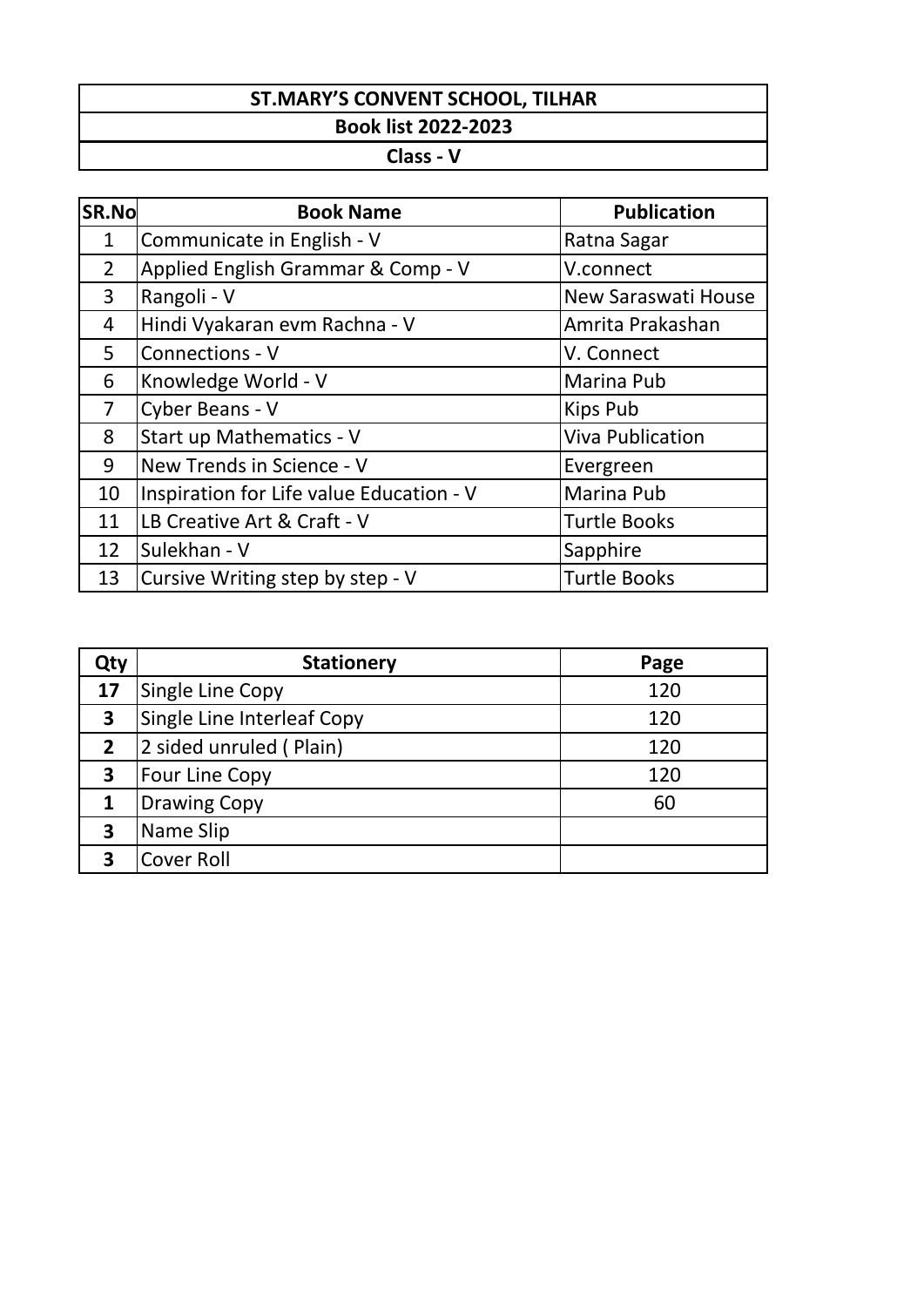**Class - VI**

| SR.No          | <b>Book Name</b>                    | <b>Publication</b>  |
|----------------|-------------------------------------|---------------------|
| $\mathbf 1$    | Social Science - VI                 | Saraswati           |
| $\overline{2}$ | <b>Composite Mathematics - VI</b>   | S. Chand            |
| 3              | Young Eistein - VI                  | Oxford              |
| 4              | Communicate in English - VI         | Ratna Sagar         |
| 5              | Applied English Grammar & Comp - VI | V.connect           |
| 6              | Cyber Beans - VI                    | <b>Kips Pub</b>     |
| $\overline{7}$ | Hindi Vasant - VI                   | <b>NCERT</b>        |
| 8              | Mai or mera Vuakaran - VI           | New Saraswati       |
| 9              | Knowledge World - VI                | Marina              |
| 10             | Heart & Mind - VI                   | Marina              |
| 11             | Sanskrit Ruchira - VI               | <b>NCERT</b>        |
| 12             | LB Creative Art & Craft - VI        | <b>Turtle Books</b> |
| 13             | Cursive Writing Step By Step - VI   | Marina              |
| 14             | Sulekhan - VI                       | Saphire             |

| Qty          | <b>Stationery</b>            | Page |
|--------------|------------------------------|------|
| 16           | Single Line Copy             | 120  |
| 1            | Single Line long Copy        | 172  |
| $\mathbf{2}$ | Both sides unruled           | 124  |
| 1            | <b>Single Interleaf Copy</b> | 172  |
|              | <b>Graph Copy</b>            | 32   |
|              | <b>Drawing Copy</b>          | 60   |
| 3            | Name Slip                    |      |
| ર            | <b>Cover Roll</b>            |      |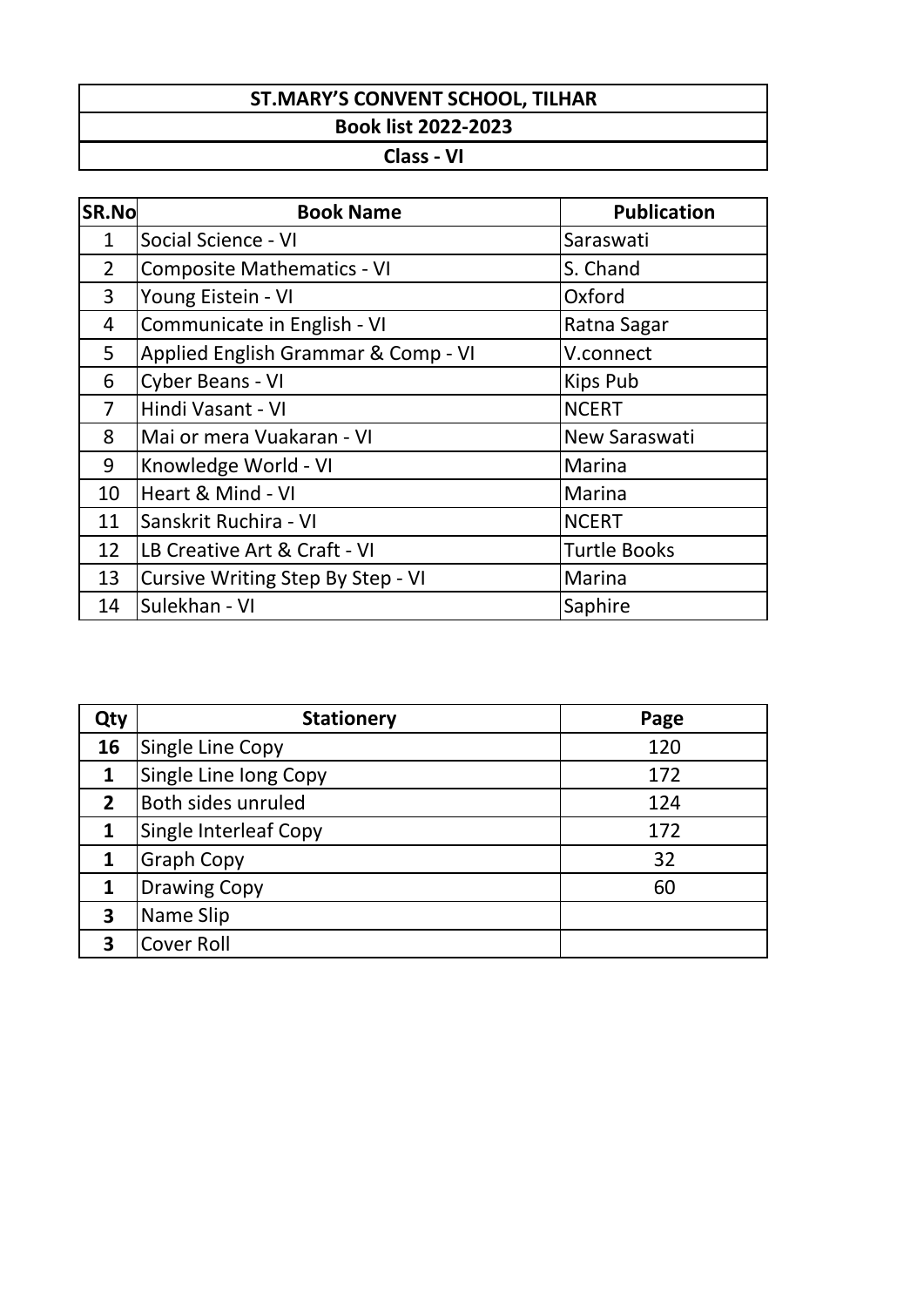#### **Class - VII**

| SR.No          | <b>Book Name</b>                          | <b>Publication</b>  |
|----------------|-------------------------------------------|---------------------|
| $\mathbf{1}$   | Communications in English - VII           | Ratna Sagar         |
| $\overline{2}$ | Applied English Grammar & Comp - VII      | V.connect           |
| 3              | <b>Composite Mathematics - VII</b>        | S. Chand            |
| 4              | Hindi Vasant - VII                        | <b>NCERT</b>        |
| 5              | Mai or mera Vyakaran - VII                | New Saraswati       |
| 6              | Young Eistein - VII                       | Oxford              |
| $\overline{7}$ | Social Science - VII                      | Saraswati           |
| 8              | Knowledge World - VII                     | Marina              |
| 9              | Heart & Mind - VII                        | Marina              |
| 10             | Sanskrit Ruchira - VII                    | <b>NCERT</b>        |
| 11             | Creative Art & Craft - VII                | <b>Turtle Books</b> |
| 12             | Cyber Beans - VII                         | Kips Pub            |
| 13             | <b>Cursive Writing Step By Step - VII</b> | Marina              |
| 14             | Sulekhan - VII                            | Saphire             |

| Qty | <b>Stationery</b>     | Page |
|-----|-----------------------|------|
| 20  | Single Line Copy      | 120  |
| 1   | Single Line long Copy | 172  |
|     | Both sides unruled    | 120  |
| 3   | Single Interleaf Copy | 172  |
|     | <b>Graph Copy</b>     | 32   |
|     | <b>Drawing Copy</b>   | 60   |
| 3   | Name Slip             |      |
| ર   | <b>Cover Roll</b>     |      |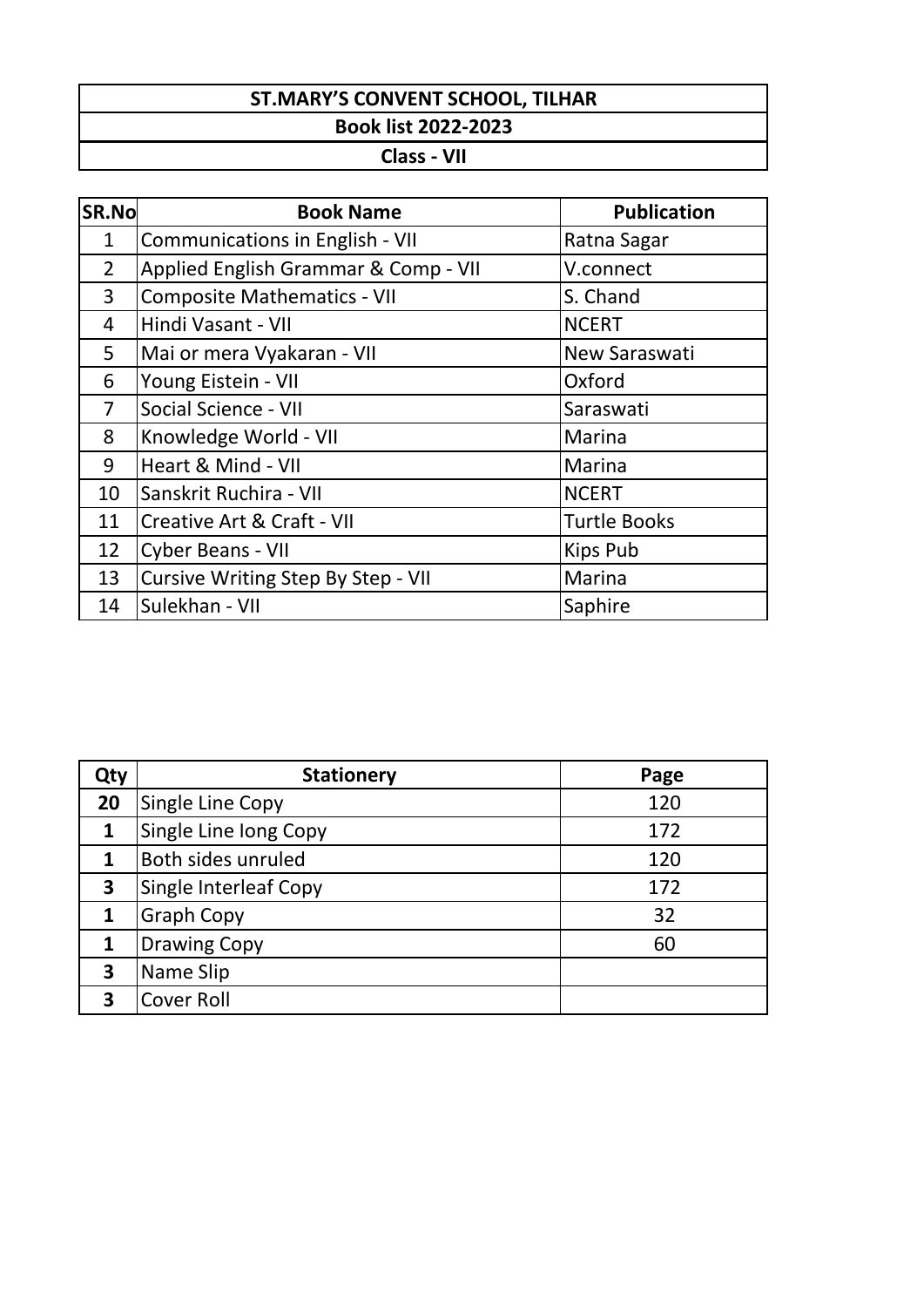**Class - VIII**

| SR.No          | <b>Book Name</b>                      | <b>Publication</b>  |
|----------------|---------------------------------------|---------------------|
| $\mathbf{1}$   | Hindi Vasant - VIII                   | <b>NCERT</b>        |
| $\overline{2}$ | Mai or mera Vyakaran - VIII           | Saraswati           |
| 3              | Young Eistein - VIII                  | Oxford              |
| 4              | Social Science - VIII                 | Saraswati           |
| 5              | Communicate in English - VIII         | Ratna Sagar         |
| 6              | Applied English Grammar & Comp - VIII | V.connect           |
| $\overline{7}$ | Heart & Mind - VIII                   | Marina              |
| 8              | Knowledge World - VIII                | Marina              |
| 9              | Sanskrit Ruchira - VIII               | <b>NCERT</b>        |
| 10             | <b>Composite Mathematics - VIII</b>   | S. Chand            |
| 11             | <b>Cyber Beans - VIII</b>             | Kips Pub            |
| 12             | Creative Art & Craft - VIII           | <b>Turtle Books</b> |
| 13             | Sulekhan - VIII                       | Saphire             |
| 14             | Cursive Writing Step By Step - VIII   | Marina              |

| Qty | <b>Stationery</b>   | Page |
|-----|---------------------|------|
| 20  | Single Line Copy    | 120  |
| 1   | Unruled             | 120  |
|     | <b>Graph Copy</b>   | 32   |
| 1   | <b>Drawing Copy</b> | 60   |
| 3   | Name Slip           |      |
| 3   | <b>Cover Roll</b>   |      |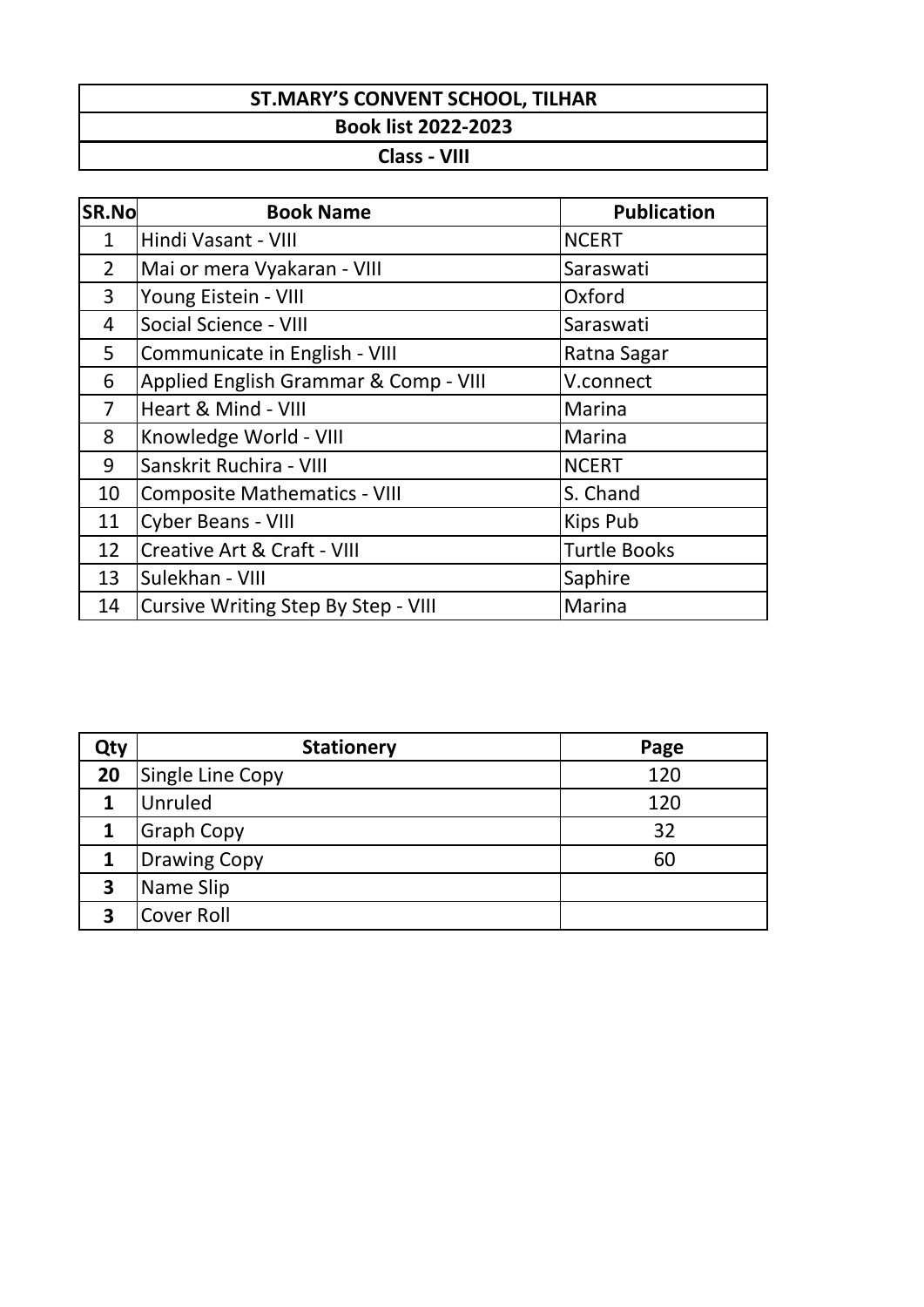# **Class - IX**

| Sr.No          | <b>Book Name</b>                      | <b>Publication</b>         |
|----------------|---------------------------------------|----------------------------|
| 1              | Beehive - IX                          | <b>NCERT</b>               |
| 2 <sup>1</sup> | Moments - IX                          | <b>NCERT</b>               |
| 3              | Applied English Grammar - IX & X      | Saraswati                  |
| 4              | Kshitij - 9                           | <b>NCERT</b>               |
| 5              | Kritika -9                            | <b>NCERT</b>               |
| 6              | Mathematics - 9                       | <b>NCERT</b>               |
| 7              | Science - 9                           | <b>NCERT</b>               |
| 8              | Indian & The Contemporary World - P 1 | <b>NCERT</b>               |
| 9              | Contemperory India - 9                | <b>NCERT</b>               |
| 10             | <b>Democratic Politics - 9</b>        | <b>NCERT</b>               |
| 11             | Economics - 9                         | <b>NCERT</b>               |
| 12             | Cyber Beans - 9                       | <b>Kips</b>                |
| 13             | Lab Manual Math - 9                   | <b>Convent Publication</b> |
| 14             | Lab Manual Science - 9                | Saraswati                  |

| Qty          | <b>Stationery</b>                | Page |
|--------------|----------------------------------|------|
| 10           | Single Line Register             | 120  |
| $\mathbf{2}$ | Single Line Interleaf Copy       | 172  |
|              | Long Register                    | 256  |
| 2            | Long Register                    | 172  |
|              | Drawing File & Drawing Punch PKT |      |
| 3            | Name Slip                        |      |
|              | <b>Cover Roll</b>                |      |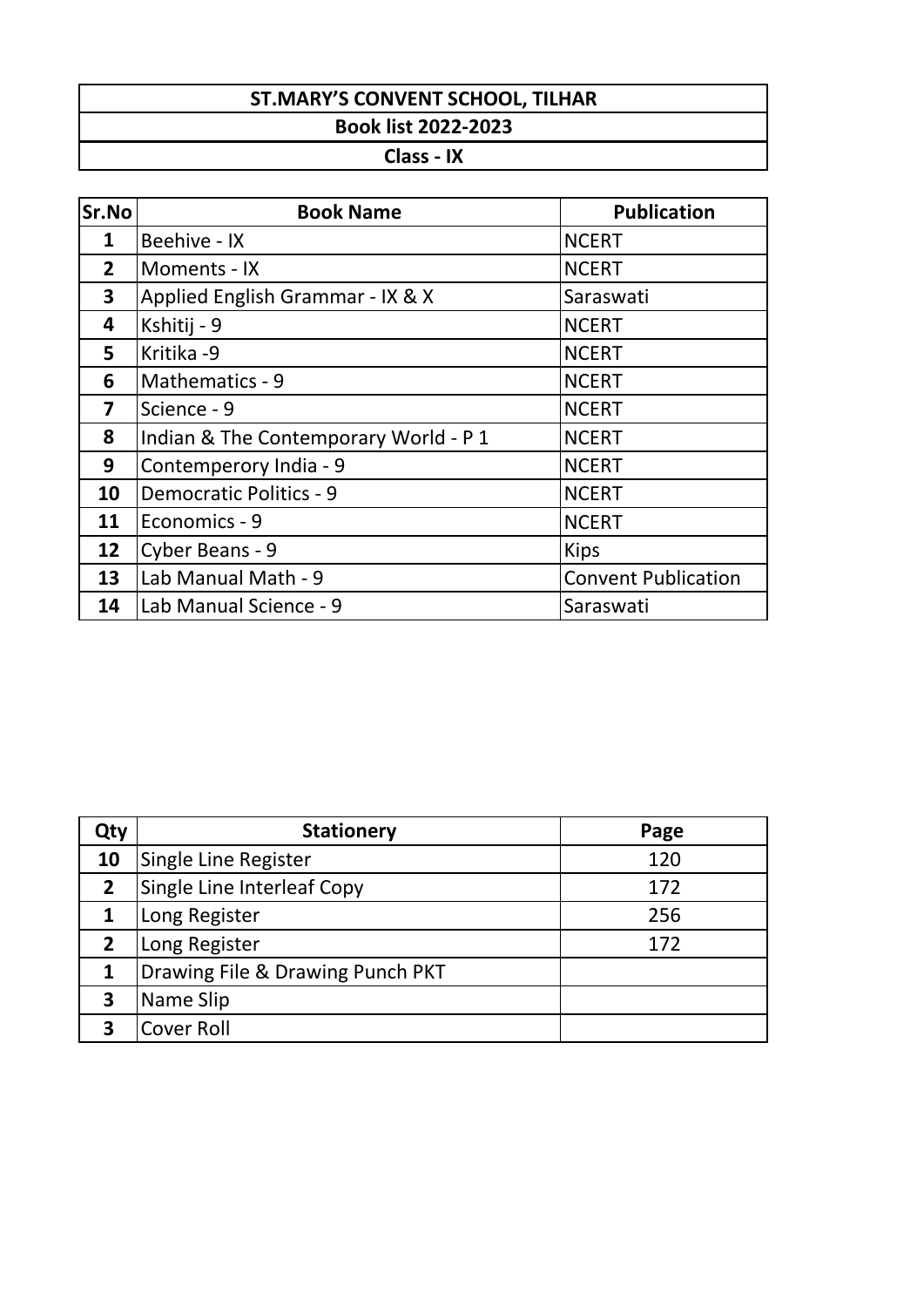### **ST.MARY'S CONVENT SCHOOL, TILHAR Book list 2022-2023 Class - X**

| <b>Sr.No</b> | <b>Book Name</b>                      | <b>Publication</b>         |
|--------------|---------------------------------------|----------------------------|
| 1            | Foot Print - X                        | <b>NCERT</b>               |
| $\mathbf{2}$ | First Flight - X                      | <b>NCERT</b>               |
| 3            | Kshitij - X                           | <b>NCERT</b>               |
| 4            | Kritika -X                            | <b>NCERT</b>               |
| 5            | Mathematics - X                       | <b>NCERT</b>               |
| 6            | Science - X                           | <b>NCERT</b>               |
| 7            | Indian & The Contemporary World - P 2 | <b>NCERT</b>               |
| 8            | Contemperory India - X                | <b>NCERT</b>               |
| 9            | <b>Democratic Politics - X</b>        | <b>NCERT</b>               |
| 10           | Economics - X                         | <b>NCERT</b>               |
| 11           | Cyber Beans - X                       | <b>Kips</b>                |
| 12           | Lab Manual Math - X                   | <b>Convent Publication</b> |
| 13           | Lab Manual Science - X                | Saraswati                  |

| Qty | <b>Stationery</b>    | Page |
|-----|----------------------|------|
| 4   | Single Line Register | 256  |
| 8   | Single Line Register | 172  |
| 11  | Single Line Register | 120  |
|     | Graph                | 32   |
|     | One sided (Unruled)  | 120  |
| 3   | Name Slip            |      |
| R   | Cover Roll           |      |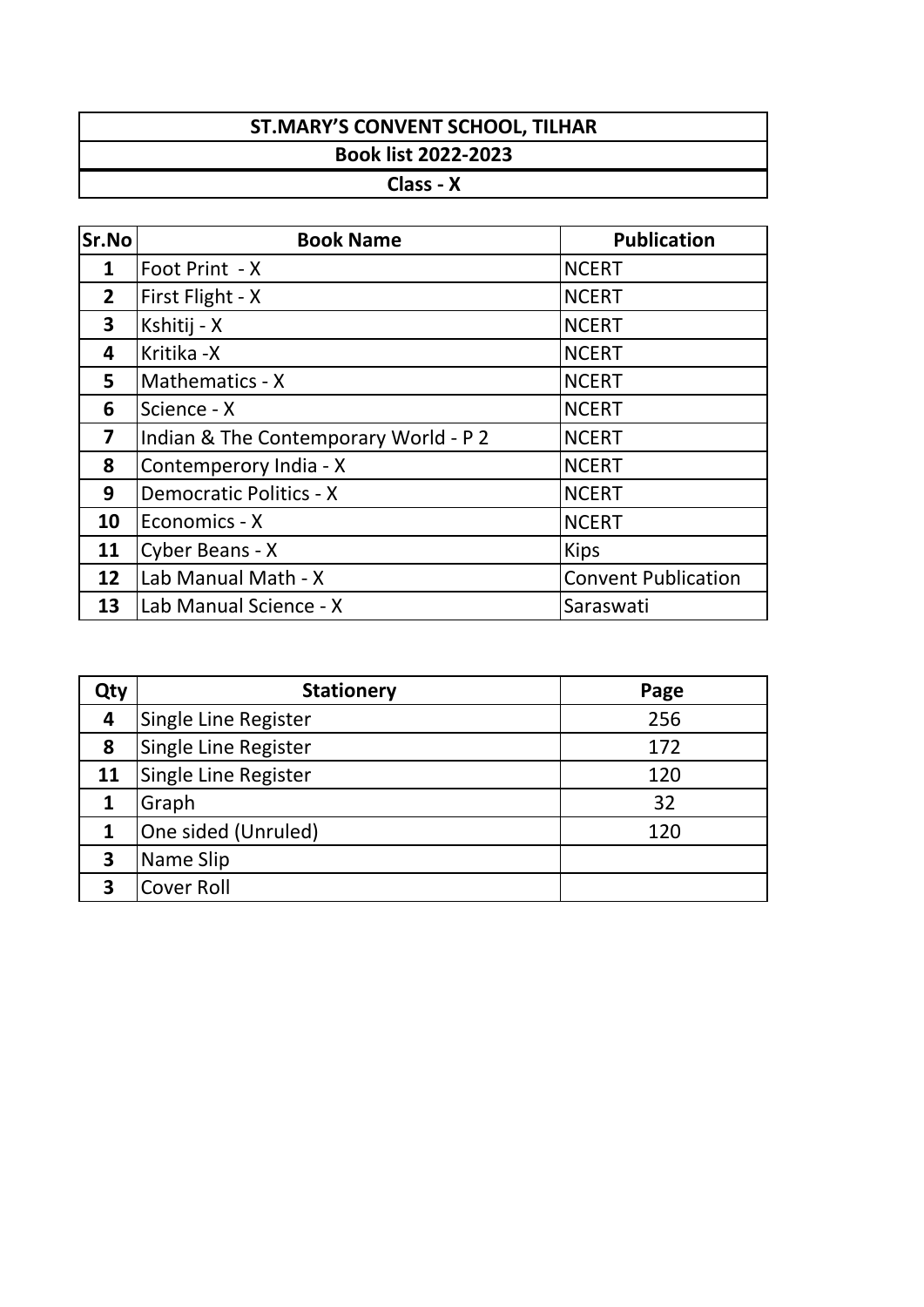#### **Book list 2022-2023**

# **Class - XI (Commerce)**

| Sr.No        | <b>Book Name</b>                            | <b>Publication</b> |
|--------------|---------------------------------------------|--------------------|
| 1            | Hornbill - XI                               | <b>NCERT</b>       |
| $\mathbf{2}$ | Snapshots - XI                              | <b>NCERT</b>       |
| $\mathbf{3}$ | Aaroh - XI                                  | <b>NCERT</b>       |
| 4            | Vitan - XI                                  | <b>NCERT</b>       |
| 5            | Accounting - XI Book - I                    | <b>NCERT</b>       |
| 6            | Accounting - XI Book - II                   | <b>NCERT</b>       |
| 7            | <b>Bussiness Studies - XI</b>               | <b>NCERT</b>       |
| 8            | <b>Bussiness Studies - XI</b>               | Poonam gandhi      |
| 9            | <b>Statistics For Economics - XI</b>        | <b>NCERT</b>       |
| 10           | Indian Economic Devlopment - XI             | <b>NCERT</b>       |
| 11           | Computer Science With python (Sumita Arora) | Dhanpat Rai        |

| Qty | <b>Stationery</b> | Page |
|-----|-------------------|------|
| 6   | Long Register     | 40C  |
|     | Long Register     | 200  |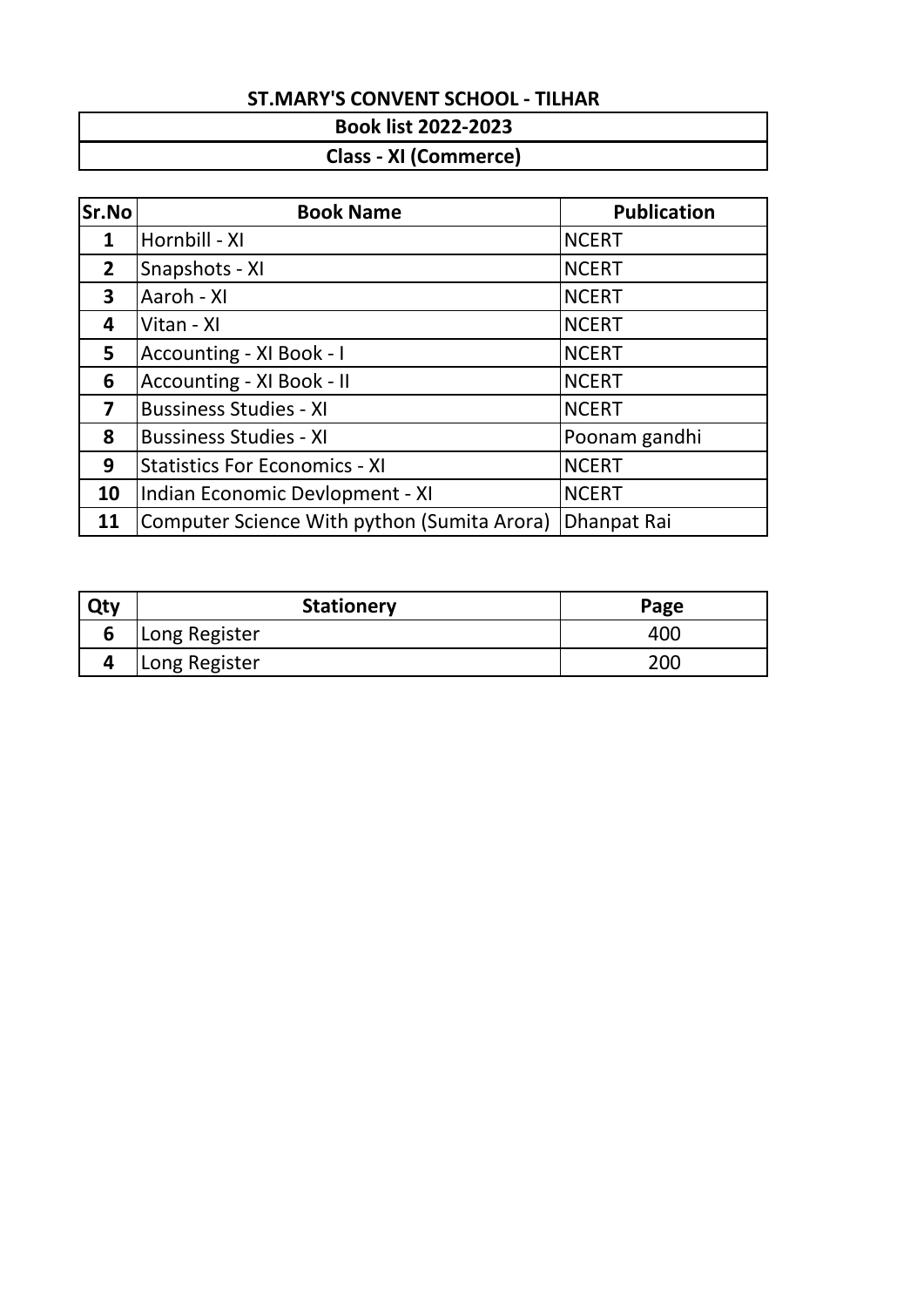#### **Book list 2022-2023**

# **Class - XI (Science)**

| <b>Sr.No</b>   | <b>Book Name</b>                        | <b>Publication</b>        |
|----------------|-----------------------------------------|---------------------------|
| $\mathbf 1$    | <b>HORNBILL-XI</b>                      | <b>NCERT</b>              |
| $\overline{2}$ | <b>SNAPSHOTS-XI</b>                     | <b>NCERT</b>              |
| 3              | <b>AAROH-XI</b>                         | <b>NCERT</b>              |
| 4              | <b>VITAN-XI</b>                         | <b>NCERT</b>              |
| 5              | <b>MATHEMATICS-XI</b>                   | <b>NCERT</b>              |
| 6              | PHYSICS-XI PART-1                       | <b>NCERT</b>              |
| 7              | PHYSICS-XI PART-2                       | <b>NCERT</b>              |
| 8              | <b>LABORATORY MANNUAL IN PHYSICS-I</b>  | Arihant                   |
| 9              | <b>CHEMISTRY-XI PART-1</b>              | <b>NCERT</b>              |
| 10             | <b>CHEMISTRY-XI PART-2</b>              | <b>NCERT</b>              |
| 11             | LABORATORY MANNUAL IN CHEMISTRY-XI      | Saraswati                 |
| 12             | <b>BIOLOGY-XI</b>                       | <b>NCERT</b>              |
| 13             | LABORATORY MANUAL IN BIOLOGY-XI         | Saraswati                 |
| 14             | COMPUTER SCIENCE WITH Python-XI (SUMITA | Dhanpat Rai               |
|                | ARORA)                                  |                           |
| 15             | <b>Lab Manual Mathematics</b>           | <b>Laxmi Publications</b> |

| <b>Stationery</b> | Page |
|-------------------|------|
| Long Register     | 400  |
| Long Register     | 200  |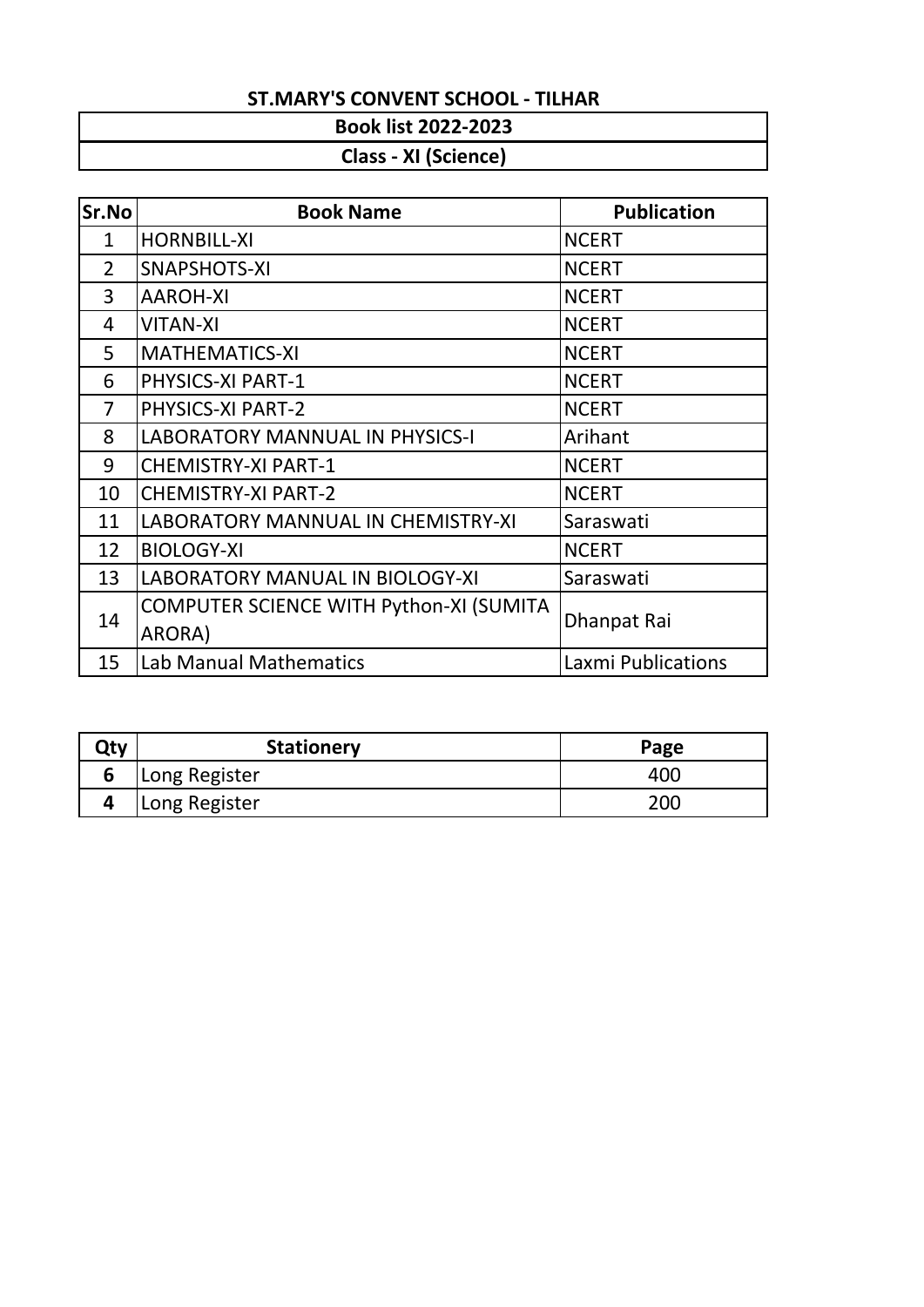#### **Book list 2022-2023**

### **Class - XII (Commerce)**

| Sr.No                   | <b>Book Name</b>                             | <b>Publication</b> |
|-------------------------|----------------------------------------------|--------------------|
| $\mathbf{1}$            | Flamingo - XII                               | <b>NCERT</b>       |
| $\overline{2}$          | Vistas - XII                                 | <b>NCERT</b>       |
| $\mathbf{3}$            | Accounting - XII Book - I                    | <b>NCERT</b>       |
| 4                       | Accounting - XII Book - II                   | <b>NCERT</b>       |
| 5                       | ACCountancy                                  | <b>TS Grewal</b>   |
| 6                       | <b>Bussiness Studies - XII Part - 1</b>      | <b>NCERT</b>       |
| $\overline{\mathbf{z}}$ | <b>Bussiness Studies - XII Part - 2</b>      | <b>NCERT</b>       |
| 8                       | Indian economic development - XII            | <b>NCERT</b>       |
| 9                       | <b>Introduction To Macro Economics - XII</b> | <b>NCERT</b>       |
| 10                      | Computer Science With python (Sumita Arora)  | Dhanpat Rai        |

| Qty | <b>Stationery</b> | Page |
|-----|-------------------|------|
| O   | Long Register     | 400  |
|     | Long Register     | 20C  |